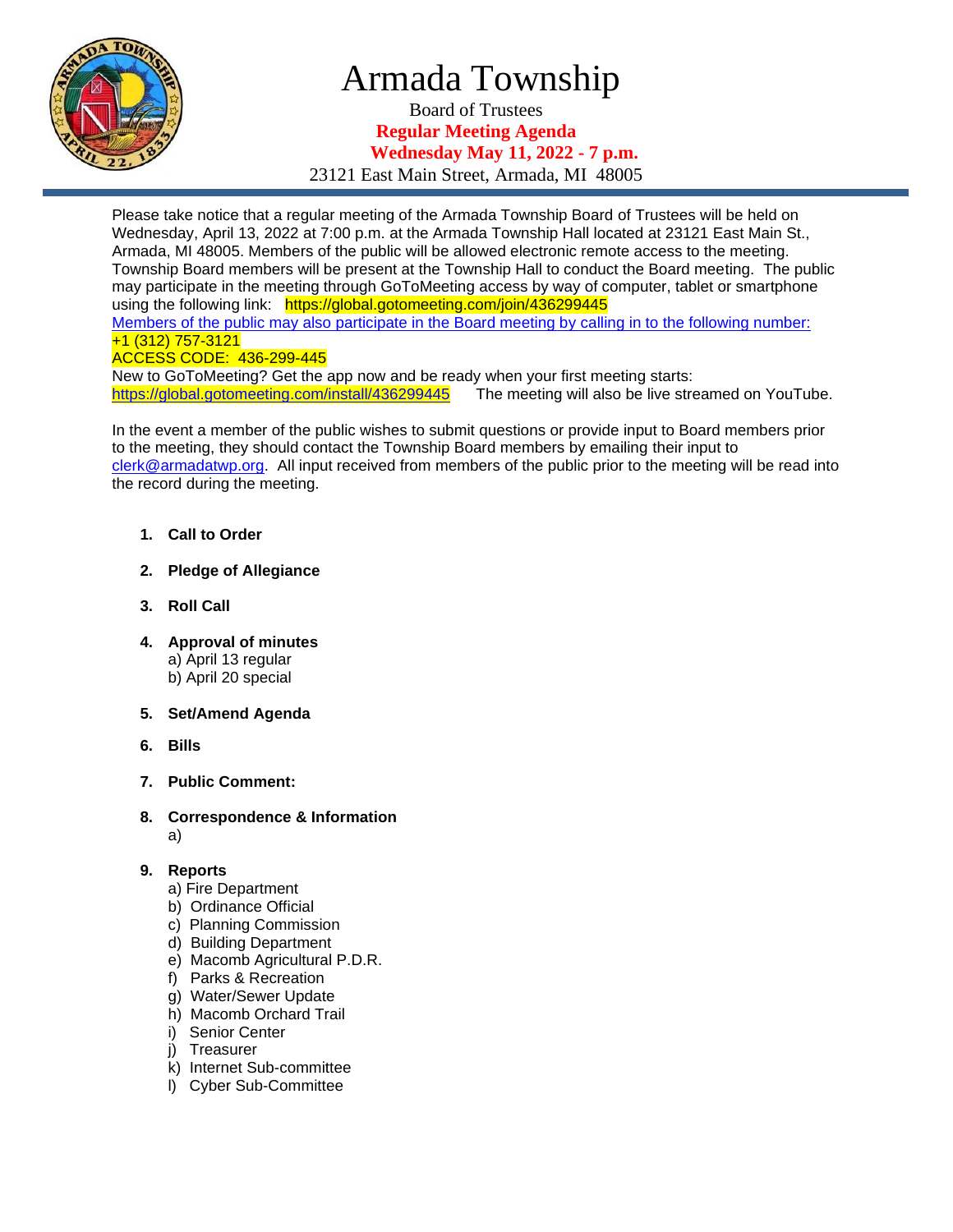

# Armada Township

Board of Trustees **Regular Meeting Agenda**

**Wednesday May 11, 2022 - 7 p.m.**

23121 East Main Street, Armada, MI 48005

### **10. Unfinished Business:**

a) Residential Solid Waste Collection, Disposal and Recycling

# **11. New Business:**

- a) Ballot language and Resolution approving ballot proposition for November 8, 2022 General Election - Addition of Trustees to a General Law Township Board
- b) 2022 Limestone Program Cost Share Agreement
- c) FY22/23 General Fund Budget Amendment
- d) Green Zone
- e) Water Main Utility

### **12. Public Comments: Board Members**

- (a) Trustee Goetzinger
- (b) Trustee Grembi
- (c) Treasurer Murray
- (d) Clerk Swiacki
- (e) Supervisor Paterek

# **13. Closed Session:**

#### **14. Adjournment**

 Respectfully submitted, *Mary K. Swiacki*

 Mary K. Swiacki, CMMC, MiPMC Armada Township Clerk 23121 Main Street Armada, MI 48005 (586) 784-5200 [clerk@armadatwp.org](mailto:clerk@armadatwp.org)